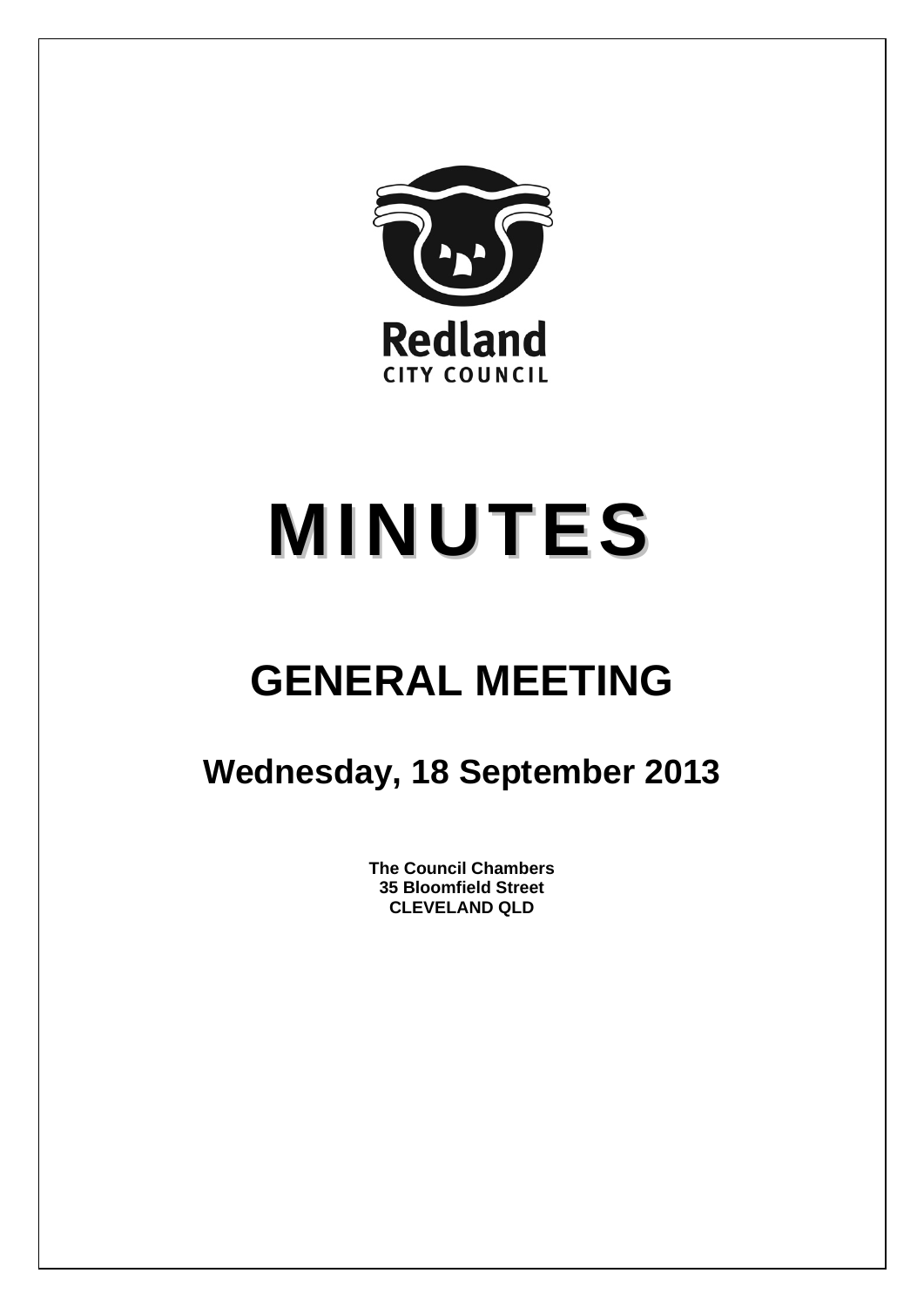#### **Table of Contents**

| <b>Item</b>    |      | <b>Subject</b>                                                                                                | Page No |
|----------------|------|---------------------------------------------------------------------------------------------------------------|---------|
| 1              |      |                                                                                                               |         |
| $\overline{2}$ |      |                                                                                                               |         |
| 3              |      |                                                                                                               |         |
| 4              |      |                                                                                                               |         |
|                | 4.1  |                                                                                                               |         |
|                | 4.2  |                                                                                                               |         |
| 5              |      |                                                                                                               |         |
|                | 5.1  | GENERAL MEETING MINUTES 4 SEPTEMBER 2013 5                                                                    |         |
| 6              |      | <b>MATTERS OUTSTANDING FROM PREVIOUS COUNCIL MEETING</b>                                                      |         |
|                | 6.1  | PETITION (DIVISION 4) REQUEST TO REOPEN NORFOLK BEACH                                                         |         |
|                | 6.2  |                                                                                                               |         |
| $\overline{7}$ |      |                                                                                                               |         |
| 8              |      |                                                                                                               |         |
|                | 8.1  | PETITION (CR BOGLARY - DIVISION 1) REQUEST THAT<br><b>COUNCIL CHANGE THE CURRENT SPEED LIMIT ON FREETH</b>    |         |
|                | 8.2  | PETITION (CR HARDMAN - DIVISION 3) REQUEST THAT<br><b>COUNCIL RESCIND THE DOG OFF-LEASH TRIAL AT RABY BAY</b> |         |
| 9              |      |                                                                                                               |         |
|                | 9.1  |                                                                                                               |         |
| 10             |      | <b>DECLARATION OF MATERIAL PERSONAL INTEREST OR</b>                                                           |         |
| 11             |      | <b>MOTION TO ADJOURN GENERAL MEETING FOR THE CONDUCT</b>                                                      |         |
| 12             |      |                                                                                                               |         |
| 13             |      | <b>ADOPTION OF COMMITTEE MEETING REPORT &amp;</b>                                                             |         |
|                | 13.1 | <b>COORDINATION COMMITTEE MEETING - 18 SEPTEMBER 2013  8</b>                                                  |         |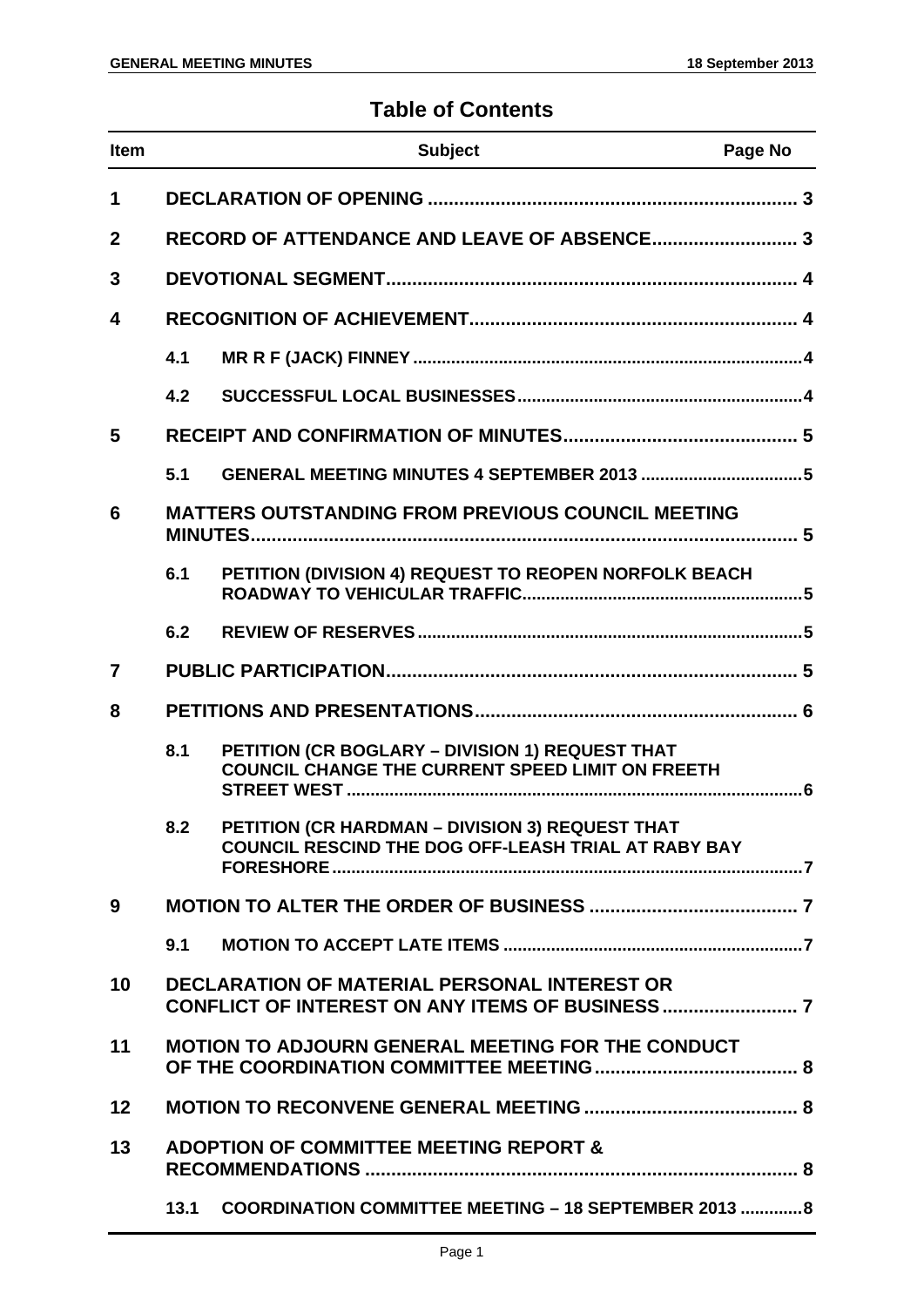| 14 |                                                    |                                                                                            |  |
|----|----------------------------------------------------|--------------------------------------------------------------------------------------------|--|
| 15 | NOTICES OF MOTION TO REPEAL OR AMEND RESOLUTIONS 8 |                                                                                            |  |
| 16 |                                                    |                                                                                            |  |
| 17 |                                                    |                                                                                            |  |
|    |                                                    |                                                                                            |  |
|    |                                                    |                                                                                            |  |
|    | 17.2                                               |                                                                                            |  |
|    |                                                    | 17.2.1 REDLAND CITY COUNCIL - CLEVELAND CBD<br>REVITALISATION SPECIAL COMMITTEE MEETING 13 |  |
| 18 |                                                    | CLOSED SESSION - URGENT BUSINESS WITHOUT NOTICE 16                                         |  |
|    |                                                    |                                                                                            |  |
| 19 |                                                    |                                                                                            |  |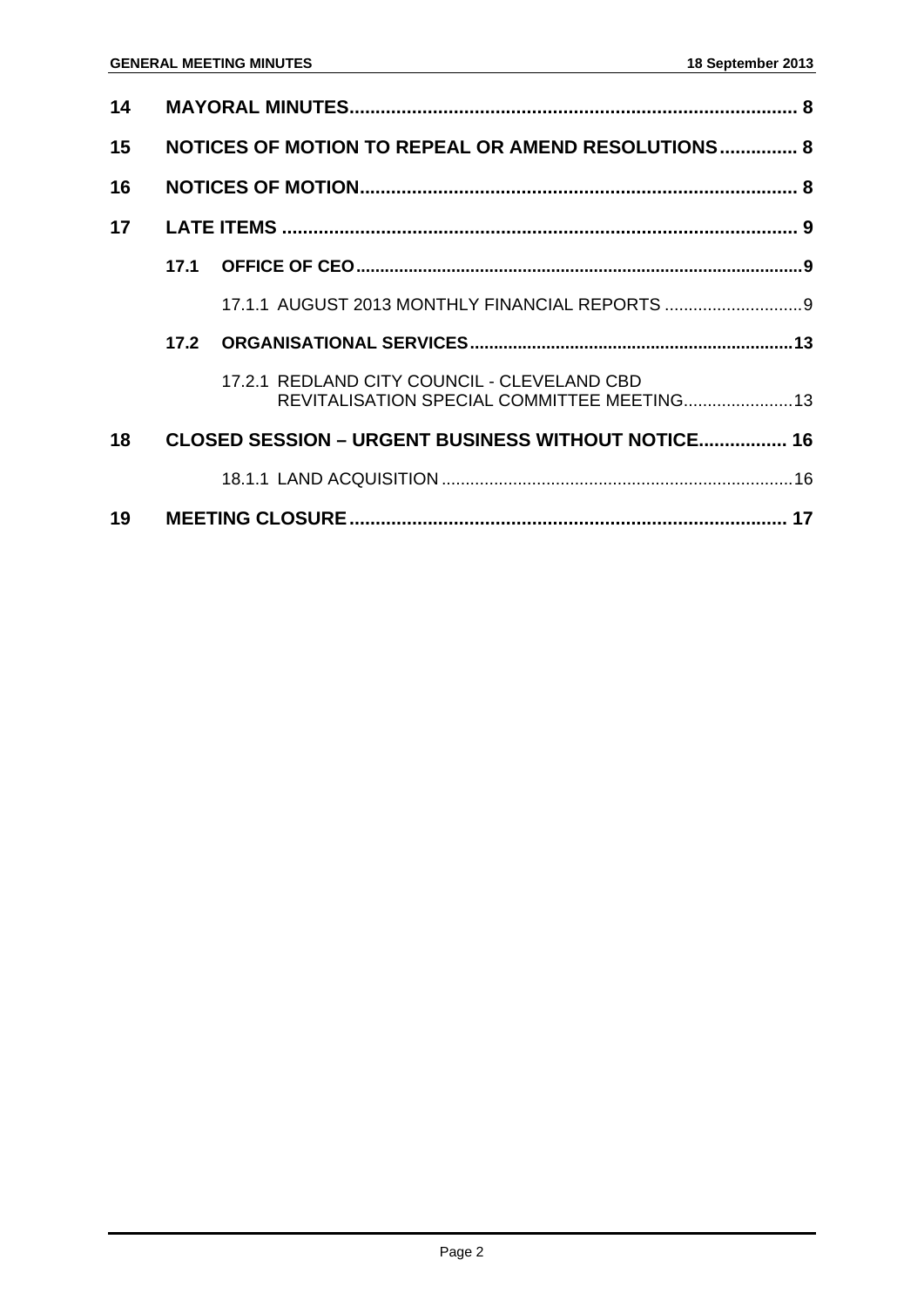#### **1 DECLARATION OF OPENING**

The Deputy Mayor declared the meeting open at 10.31am and acknowledged the Quandamooka people, who are the traditional custodians of the land on which Council meets.

The Deputy Mayor also paid Council's respect to their elders, past and present, and extended that respect to other indigenous Australians who are present.

#### **2 RECORD OF ATTENDANCE AND LEAVE OF ABSENCE**

#### **MEMBERS PRESENT:**

| Cr A Beard (Chair)  | Deputy Mayor & Councillor Division 8                 |
|---------------------|------------------------------------------------------|
| Cr W Boglary        | <b>Councillor Division 1</b>                         |
| <b>Cr L Hewlett</b> | <b>Councillor Division 4</b>                         |
| Cr M Edwards        | <b>Councillor Division 5</b>                         |
| Cr J Talty          | <b>Councillor Division 6</b>                         |
| <b>Cr M Elliott</b> | <b>Councillor Division 7</b>                         |
| Cr P Gleeson        | <b>Councillor Division 9</b>                         |
| Cr P Bishop         | <b>Councillor Division 10</b>                        |
| Cr K Williams       | Mayor (teleconference) – left the meeting at 12.10pm |

#### **COUNCILLOR ABSENCES**

Cr Williams left the meeting at 12.10pm (during closed session)

#### **APOLOGIES**

| Cr C Ogilvie | <b>Councillor Division 2</b> |
|--------------|------------------------------|
| Cr K Hardman | <b>Councillor Division 3</b> |

#### **EXECUTIVE LEADERSHIP GROUP:**

| Mr N Clarke  | <b>General Manager Organisational Services</b>           |
|--------------|----------------------------------------------------------|
| Mrs L Rusan  | <b>General Manager Community &amp; Customer Services</b> |
| Mr B Salton  | Acting General Manager Infrastructure & Operations       |
| Mr G Holdway | <b>Chief Financial Officer</b>                           |
|              |                                                          |

#### **MINUTES:**

Mrs E Striplin Corporate Meetings & Registers Officer

#### **COUNCIL RESOLUTION**

| Moved by:    | <b>Cr M Elliott</b> |
|--------------|---------------------|
| Seconded by: | <b>Cr J Talty</b>   |

**That Leave of Absence from today's General Meeting and Coordination Committee meeting be granted for Mayor Karen Williams who is attending the 8th Asia Pacific Cities Summit.** 

#### **CARRIED 8/0**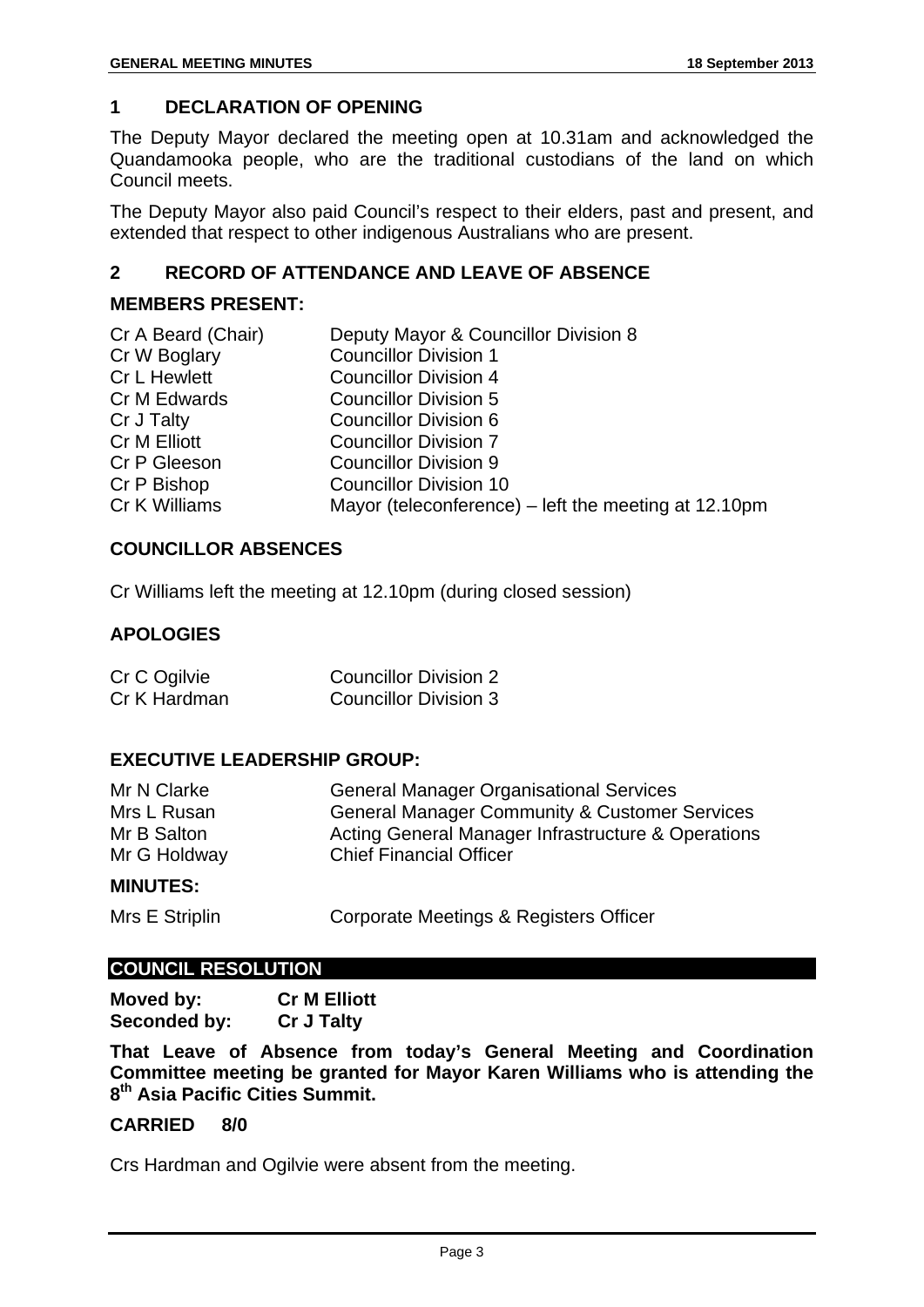#### **COUNCIL RESOLUTION**

**Moved by: Cr M Edwards Seconded by: Cr W Boglary** 

**That permission be granted for Mayor Karen Williams to take part in the General and Coordination Committee meetings by teleconferencing in accordance with s.276 of the** *Local Government Regulation 2012***.** 

#### **CARRIED 8/0**

Crs Hardman and Ogilvie were absent from the meeting.

#### **3 DEVOTIONAL SEGMENT**

No devotional segment was given.

#### **4 RECOGNITION OF ACHIEVEMENT**

#### **4.1 MR R F (JACK) FINNEY**

Cr Bishop acknowledged the funeral and passing of a very elder statesman and pioneer of Thorneside and Redlands area, Ron Foster Finney (Jack Finney) who has now gone to be with his beloved Edna. They were very important members of the Redlands and Thorneside community and Jack was a very staunch advocate for young people, playing sport particularly, and thus the Jack and Edna Finney Reserve at the Mooroondu Sports-grounds. He was also a great advocate for the Thorneside Progress Association which was very important in the early development of a lot of civic things that happened around Thorneside and a very great help to the community through previous Councillor Helen Murray. Memories go to him and his family who are still very connected with the community.

Cr Beard went on to say that Mr Finney was indeed a very well loved member of the Thorneside and Redlands Community and he will be missed.

#### **4.2 SUCCESSFUL LOCAL BUSINESSES**

Cr Julie Talty acknowledged the achievement of the following very successful Local Businesses:

- Darwalla is one of the oldest companies operating out of the Redlands. This year they have won a QLD Training award for their training of staff. This QLD Training Awards are the state's highest recognition of training, celebrating their  $52<sup>nd</sup>$  year of awards. There was stiff competition – Darwalla was one of over 600 companies that were nominated with their training programs and they were shortlisted to three companies and ultimately chosen as the State's Industry's Training Leader. This highlighted Darwalla's application of training through innovation and the integration of training and skills into the operations, design and development of the plant. A great achievement for Darwalla and as one of our significant local employers it's great they are doing so well in an area of training young people and new employees.
- Biomedical company 'Melcare" driven and run by local resident CEO Anthony Maloney. Melcare stems from an interest in Manuka Honey products, a new family cough medicine being just one of their products. It is wonderful to have a small family company who is taking Redlands out to the world, manufacturing locally as much as possible.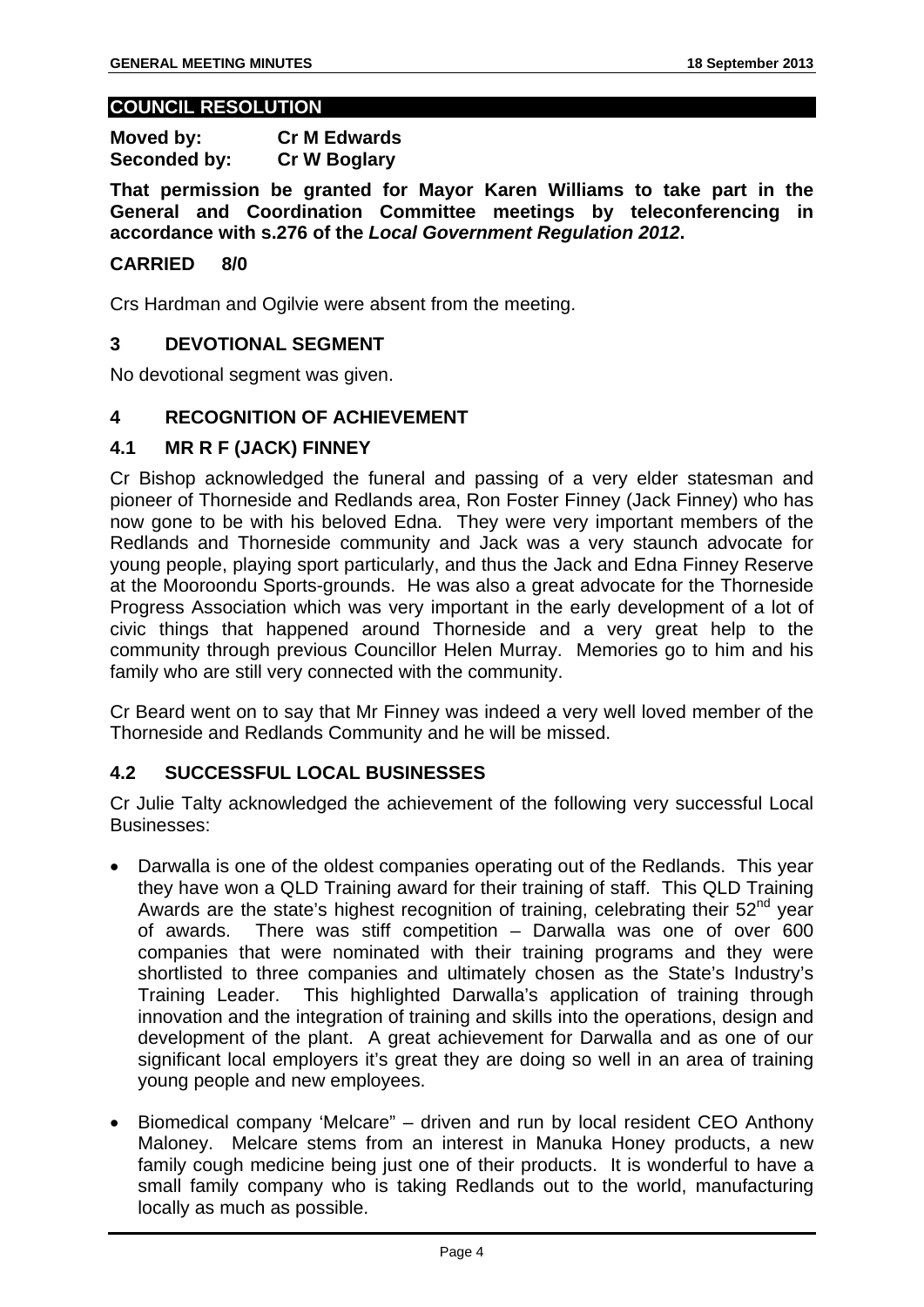We should applaud the efforts of all local business and recognise when they are having such great achievements in the marketplace and taking the Redlands out to the market.

#### **5 RECEIPT AND CONFIRMATION OF MINUTES**

#### **5.1 GENERAL MEETING MINUTES 4 SEPTEMBER 2013**

**Moved by: Cr P Bishop Seconded by: Cr P Gleeson** 

**That the Minutes of the General Meeting of Council held on 4 September 2013 be confirmed.** 

General Meeting Minutes 4 September 2013

#### **CARRIED 9/0**

Crs Hardman and Ogilvie were absent from the meeting.

#### **6 MATTERS OUTSTANDING FROM PREVIOUS COUNCIL MEETING MINUTES**

The General Manager, Organisational Services presented the following items for noting:

#### **6.1 PETITION (DIVISION 4) REQUEST TO REOPEN NORFOLK BEACH ROADWAY TO VEHICULAR TRAFFIC**

At the General Meeting on 5 June 2013 Council resolved that the petition, which reads as follows, be received and referred to a Committee or officer for consideration and a report to the local government and that the principal petitioner be advised in writing accordingly.

*Request for Council to "reopen Norfolk Beach roadway to vehicular traffic in accordance with the Coochiemudlo Island Land Management Plan 2004 until the sealed and signposted Victoria Parade East is completed to connect with Victoria Parade South.* 

A report addressing this matter will be presented to an ensuing Coordination Committee Meeting.

#### **6.2 REVIEW OF RESERVES**

At the General Meeting on 19 June 2013 Council resolved to defer this item to the August Coordination Committee Meeting. It is noted that this report will be presented to Council after the conduct of a workshop on the matter.

#### **7 PUBLIC PARTICIPATION**

#### **MOTION TO ADJOURN MEETING**

| Moved by:    | <b>Cr M Elliott</b> |
|--------------|---------------------|
| Seconded by: | Cr P Bishop         |

That Council adjourn the meeting for a 15 minute public participation segment.

CARRIED 9/0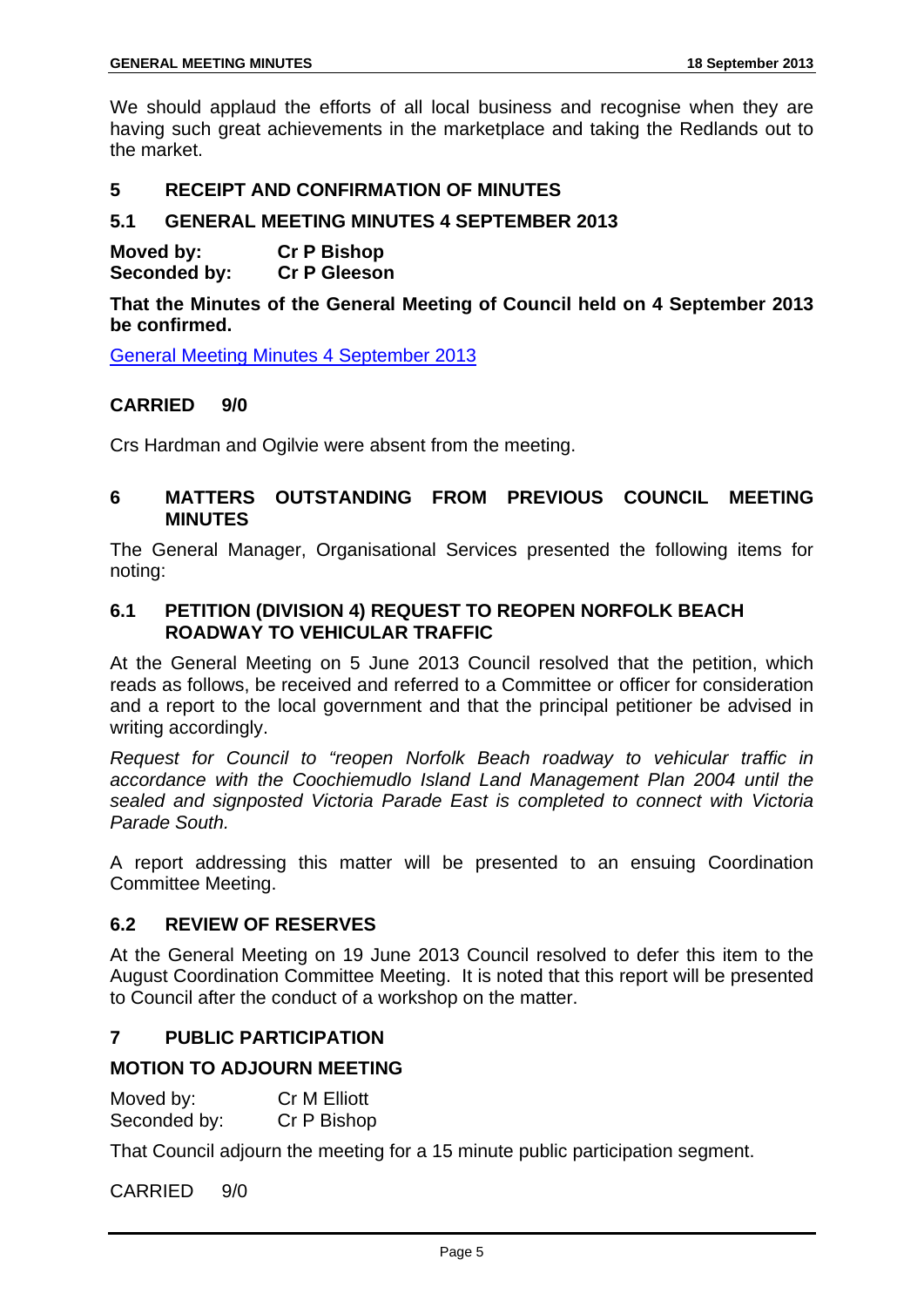Crs Hardman and Ogilvie were absent from the meeting.

- 1. Mr J Daffy, resident of Wellington Point, addressed Council on the proposed Teltra Tower MC012650 EGW Woods Sportsfield.
- 2. Mr G Wood, resident of Cleveland and commercial fisherman, addressed Council regarding a development assessment application for a Home Based Business.

#### **MOTION TO EXTEND PUBLIC PARTICIPATION SEGMENT**

| Moved by:    | Cr P Bishop |
|--------------|-------------|
| Seconded by: | Cr J Talty  |

That the Public Participation segment be extended to allow further speakers.

CARRIED 9/0

Crs Hardman and Ogilvie were absent from the meeting.

- 3. Mr L Christophers, resident and ratepayer of Wellington Point, addressed Council regarding the view that dogs should have more freedom in Redland City.
- 4. Mr N Van Der Merwe, representing Telstra, addressed Council regarding communication towers, specifically Item 6.1.3 of Coordination Committee

#### **MOTION TO RESUME MEETING**

Moved by: Cr M Elliott Seconded by: Cr P Bishop

That the meeting proceedings resume.

CARRIED 9/0

Crs Hardman and Ogilvie were absent from the meeting.

#### **8 PETITIONS AND PRESENTATIONS**

#### **8.1 PETITION (CR BOGLARY – DIVISION 1) REQUEST THAT COUNCIL CHANGE THE CURRENT SPEED LIMIT ON FREETH STREET WEST**

#### **COUNCIL RESOLUTION**

**Moved by: Cr W Boglary Seconded by: Cr P Bishop** 

**That Council resolve that the petition, which reads as follows, is of an operational nature and be received and referred to the Chief Executive Officer for consideration.** 

*"That Council change the current speed limit in Freeth St West from 50kms to 40kms and also to implement traffic calmers at both ends of the street"* 

#### **CARRIED 9/0**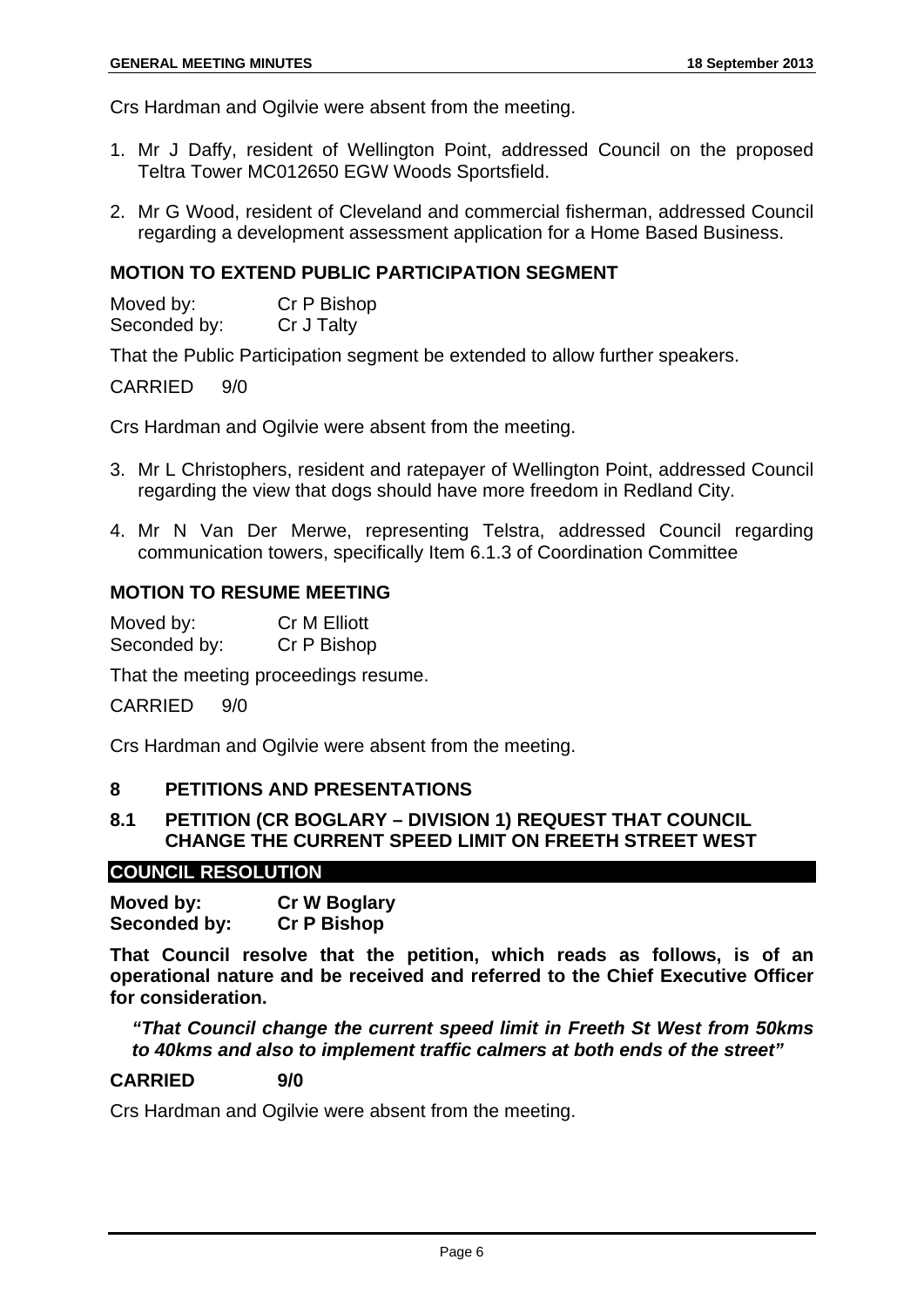#### **8.2 PETITION (CR HARDMAN – DIVISION 3) REQUEST THAT COUNCIL RESCIND THE DOG OFF-LEASH TRIAL AT RABY BAY FORESHORE**

#### **COUNCIL RESOLUTION**

| Moved by:    | <b>Cr W Boglary</b> |
|--------------|---------------------|
| Seconded by: | <b>Cr P Bishop</b>  |

**That Council resolve that the petition, which reads as follows, is of an operational nature and be received and referred to the Chief Executive Officer for consideration.** 

*"That Council rescind the dog off-leash trial at Raby Bay Foreshore Park, Cleveland and revert to the dog off-leash area back to the beach area only"* 

#### **CARRIED 8/1**

Cr Elliott voted against the resolution. Crs Hardman and Ogilvie were absent from the meeting.

#### **9 MOTION TO ALTER THE ORDER OF BUSINESS**

#### **9.1 MOTION TO ACCEPT LATE ITEMS**

#### **COUNCIL RESOLUTION**

**Moved by: Cr M Edwards Seconded by: Cr J Talty** 

**That the following late item be received:** 

**1. August 2013 Monthly Financial Reports, discussed as Item 17.1.1** 

**CARRIED 9/0** 

Crs Hardman and Ogilvie were absent from the meeting.

#### **COUNCIL RESOLUTION**

**Moved by: Cr P Bishop Seconded by: Cr M Edwards** 

**That the following late item be received:** 

**1. Redland City Council – Cleveland CBD Revitalisation Special Committee Meetings, discussed as Item 17.2.1** 

#### **CARRIED 9/0**

Crs Hardman and Ogilvie were absent from the meeting.

#### **10 DECLARATION OF MATERIAL PERSONAL INTEREST OR CONFLICT OF INTEREST ON ANY ITEMS OF BUSINESS**

Nil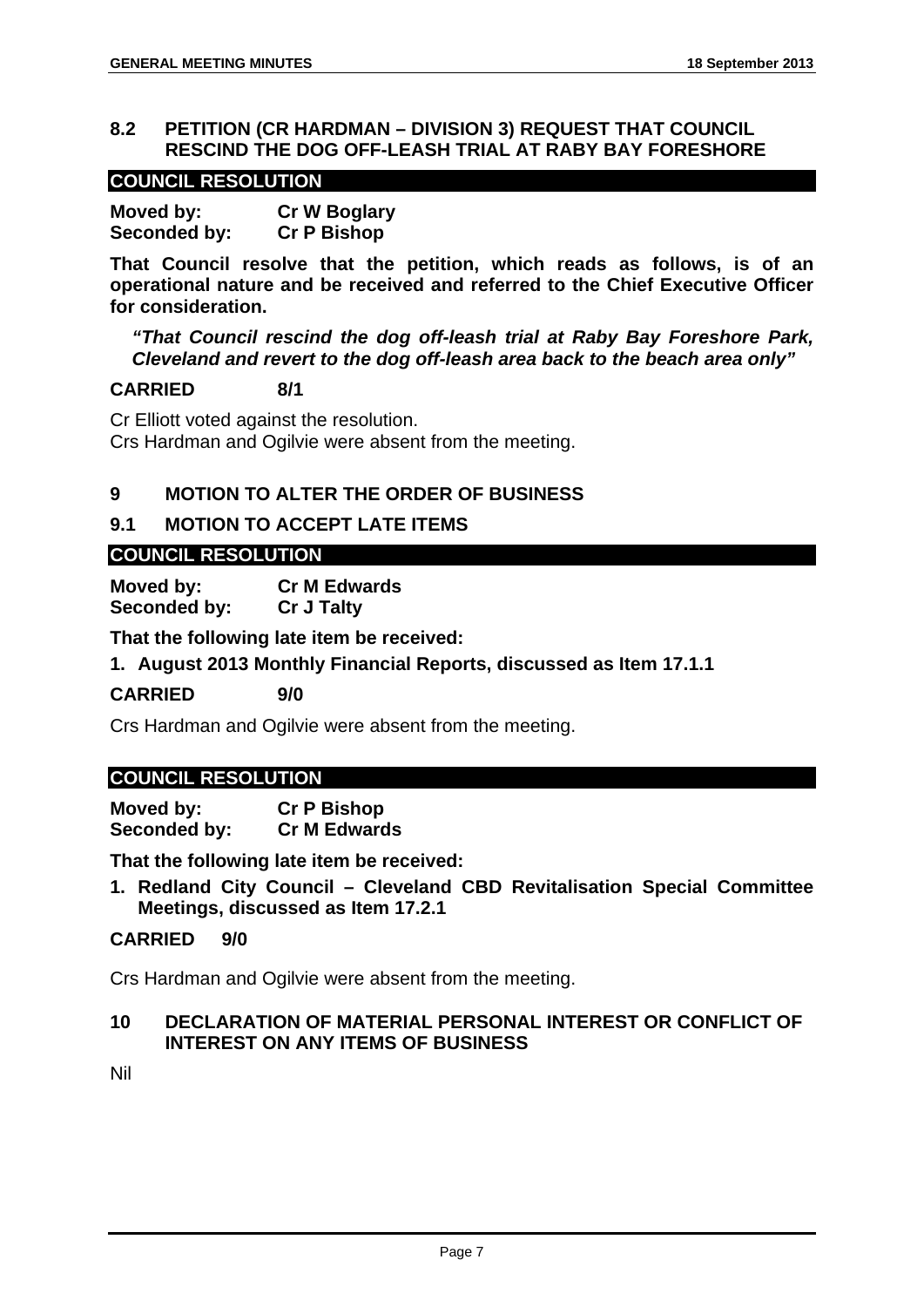#### **11 MOTION TO ADJOURN GENERAL MEETING FOR THE CONDUCT OF THE COORDINATION COMMITTEE MEETING**

#### **COUNCIL RESOLUTION**

**Moved by: Cr M Edwards Seconded by: Cr L Hewlett** 

**That the meeting be adjourned at 11.16am to enable the conduct of the Coordination Committee meeting.** 

#### **CARRIED 9/0**

Crs Hardman and Ogilvie were absent from the meeting.

#### **12 MOTION TO RECONVENE GENERAL MEETING**

#### **COUNCIL RESOLUTION**

**Moved by: Cr M Elliott Seconded by: Cr L Hewlett** 

**That the General Meeting be reconvened at 11.38am.** 

#### **CARRIED 9/0**

Crs Hardman and Ogilvie were absent from the meeting.

#### **13 ADOPTION OF COMMITTEE MEETING REPORT & RECOMMENDATIONS**

#### **13.1 COORDINATION COMMITTEE MEETING – 18 SEPTEMBER 2013**

#### **COUNCIL RESOLUTION**

**Moved by: Cr M Edwards Seconded by: Cr W Boglary** 

**That the Report and Recommendations of the Coordination Committee meeting held 18 September 2013 be adopted.** 

**Coordination Committee Report 18 September 2013**

#### **CARRIED 9/0**

Crs Hardman and Ogilvie were absent from the meeting.

#### **14 MAYORAL MINUTES**

Nil

#### **15 NOTICES OF MOTION TO REPEAL OR AMEND RESOLUTIONS**

Nil

**16 NOTICES OF MOTION** 

Nil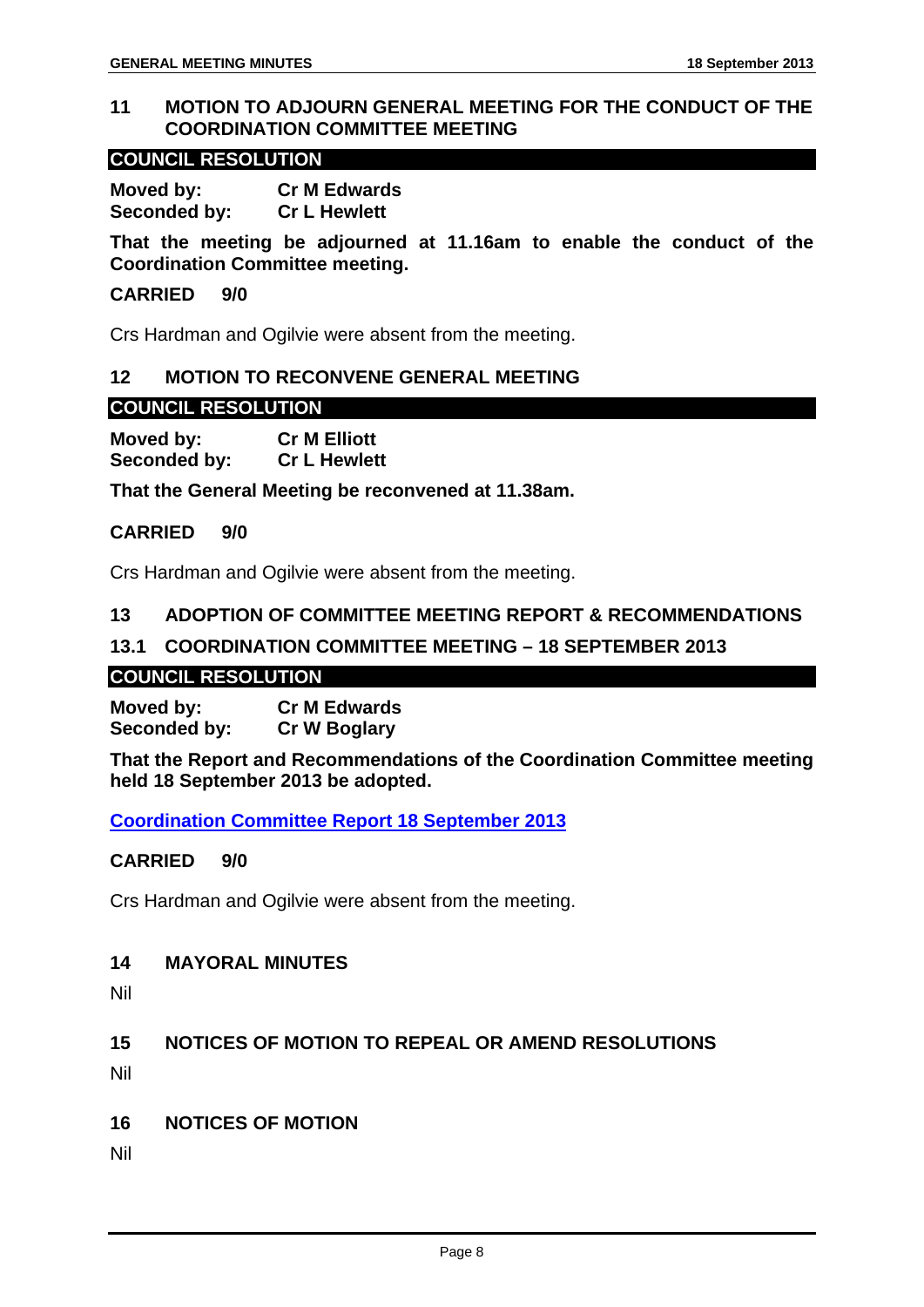| 17                         | <b>LATE ITEMS</b>           |                                                              |
|----------------------------|-----------------------------|--------------------------------------------------------------|
|                            | 17.1 OFFICE OF CEO          |                                                              |
|                            |                             | <b>17.1.1 AUGUST 2013 MONTHLY FINANCIAL REPORTS</b>          |
| <b>Dataworks Filename:</b> |                             | <b>FM Monthly Financial Reports to Committee</b>             |
|                            | Attachment:                 | <b>Monthly Financial Performance Report August</b><br>2013   |
|                            | <b>Authorising Officer:</b> | <b>Bill Lyon</b><br><b>Chief Executive Officer</b>           |
|                            | <b>Responsible Officer:</b> | <b>Gavin Holdway</b><br><b>Chief Financial Officer</b>       |
| Author:                    |                             | <b>Rukmie Lutherus</b><br><b>Tax and Treasury Accountant</b> |

#### **PURPOSE**

The purpose is to present the August 2013 Monthly Financial Performance Report to Council and explain the content and analysis of the report. Section 204(2) of the *Local Government Regulation 2012* requires the Chief Executive Officer of a local government to present statements of its accounts to the local government.

#### **BACKGROUND**

The Corporate Plan contains a strategic priority to support the organisation's capacity to deliver services to the community by building a skilled, motivated and continually learning workforce, ensuring assets and finances are well managed, corporate knowledge is captured and used to best advantage, and that services are marketed and communicated effectively.

Council recently conducted a carryover review, analysing the capital projects that straddled across the two financial years. The budget has been updated by a Council resolution and included in this period, explaining the difference between the original and revised budget for 2013/2014.

#### **ISSUES**

#### *Interim Opening Balances*

Certification of Council's 2012/2013 annual financial statements are subject to the review and audit of The Queensland Audit Office (QAO) in September, October and November 2013. Until last year's statements are finalised and certified, the opening balances on the 2013/2014 Statement of Financial Position are subject to change, as per previous years. Council is working very closely with QAO auditors to ensure the 2012/2013 statements are completed and certified as efficiently as possible. Of particular note, due to the implications of the returning water operations and the required consistency between the annual financial statements of Gold Cost City Council, Logan City Council and Redland City Council with respect to the accounting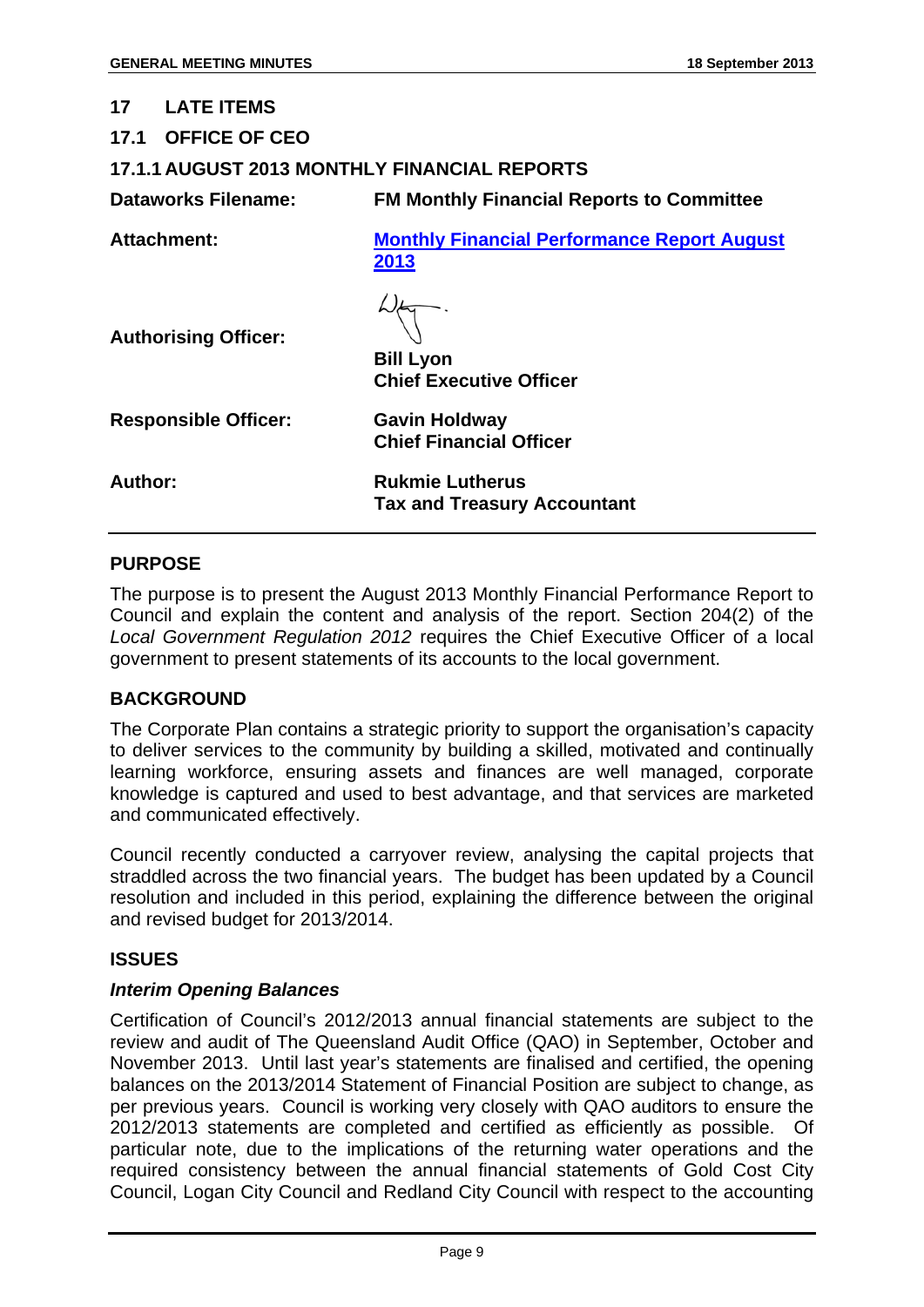treatments; the 2013/2014 opening balances may be subject to change until November 2013's monthly financial reports.

#### **STRATEGIC IMPLICATIONS**

Council annually adopts key financial stability and sustainability ratios as part of its annual operation plan and budget.

The following adopted 2013/2014 Key Financial Stability and Sustainability Ratios were either achieved or favourably exceeded by Council as at the end of August 2013, noting the opening balances on the Statement of Financial Position are prior to the end of year accounts finalisation:

- Ability to pay our bills current ratio;
- Ability to repay our debt debt servicing ratio;
- Cash balance;
- Cash balances cash capacity in months (favourably exceeded);
- Longer term financial stability debt to asset ratio;
- Net financial liabilities:
- Interest cover ratio:
- Asset consumption ratio;
- Operating performance; and
- Operating surplus ratio.

Of note, Council's second quarter rates notices were due for payment during August 2013 which partially explains the high cash balances and cash associated favourable ratios.

The following ratios were outside the target range:

Level of dependence on general rate revenue.

This is due to the rating cycle and is expected to average out to be within the target towards June 2014.

#### **Legislative Requirements**

Section 204(2) of the Local Government Regulation 2012 requires the Chief Executive Officer to present the financial report to a monthly meeting. The August 2013 financials are presented in accordance with the legislative requirement although movement on the opening balances in the Statement of Financial Position is anticipated to change over the coming weeks as the organisation finalises the 2012/2013 accounts in accordance with the Australian Accounting Standards.

#### **Risk Management**

August 2013 revenues and expenditures have been noted by the Executive Leadership Group and relevant officers who can provide further clarification and advise around actual to budget variances.

The August 2013 financial reports provide an early indication of financial outcomes and as the first quarter progresses, trends will start to emerge whereby officers can provide further clarification and advice around actual to budget variances. The 2013/2014 first quarter budget review will look to address any issues around these variances.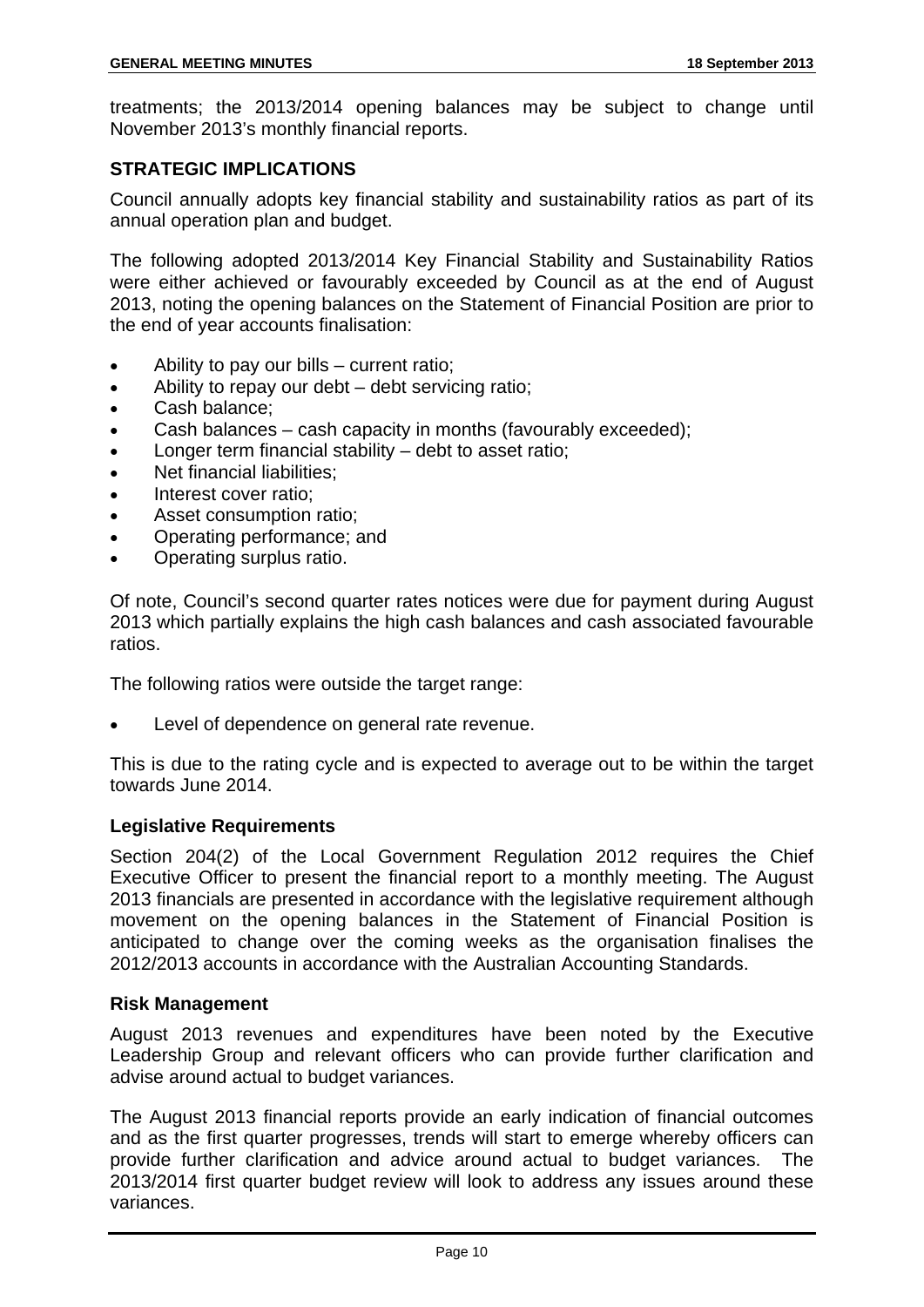The budget presented in the attached report includes the recently adopted carryover budget review position which identified approximately \$6.6M of capital works to be carried over from 2012/2013.

#### **Financial**

There are no direct financial impacts to Council resulting from this report; however it provides an indication of financial outcomes at the end of August 2013.

#### **People**

Nil impact expected as the purpose of the attached report is to provide financial information to Council based upon actual versus budgeted financial activity.

#### **Environmental**

Nil impact expected as the purpose of the attached report is to provide financial information to Council based upon actual versus budgeted financial activity.

#### **Social**

Nil impact expected as the purpose of the attached report is to provide financial information to Council based upon actual versus budgeted financial activity.

#### **Alignment with Council's Policy and Plans**

This report has a relationship with the following items of the Corporate Plan:

#### **8. Inclusive and ethical governance**

Deep engagement, quality leadership at all levels, transparent and accountable democratic processes and a spirit of partnership between the community and Council will enrich residents' participation in local decision making to achieve the community's Redlands 2030 vision and goals

8.7 Ensure Council resource allocation is sustainable and delivers on Council and community priorities; and

8.8 Provide clear information to citizens about how rates, fees and charges are set and how Council intends to finance the delivery of the Community Plan and Corporate Plan.

#### **CONSULTATION**

Consultation has taken place amongst Council departmental officers, Financial Services Group Officers and the Executive Leadership Group.

#### **OPTIONS**

- 1. That Council resolve to note the End of Month Financial Reports for August 2013 and explanations as presented in the attached Monthly Financial Performance Report.
- 2. That Council request additional information.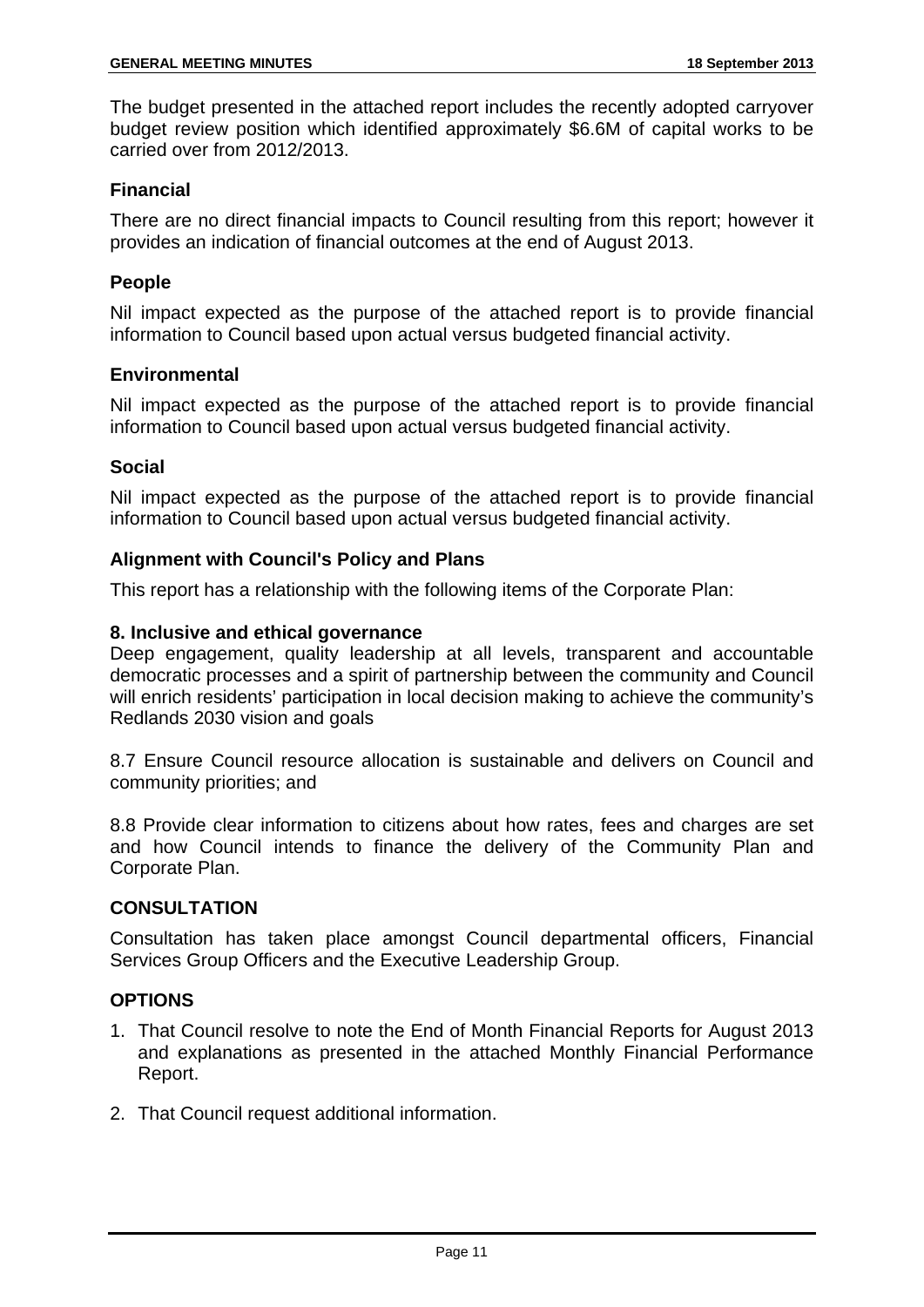#### **OFFICER'S RECOMMENDATION/ COUNCIL RESOLUTION**

**Moved by: Cr M Elliott Seconded by: Cr P Gleeson** 

**That Council resolve to note the End of Month Financial Reports for August 2013 and explanations as presented in the attached Monthly Financial Performance Report.** 

#### **CARRIED 9/0**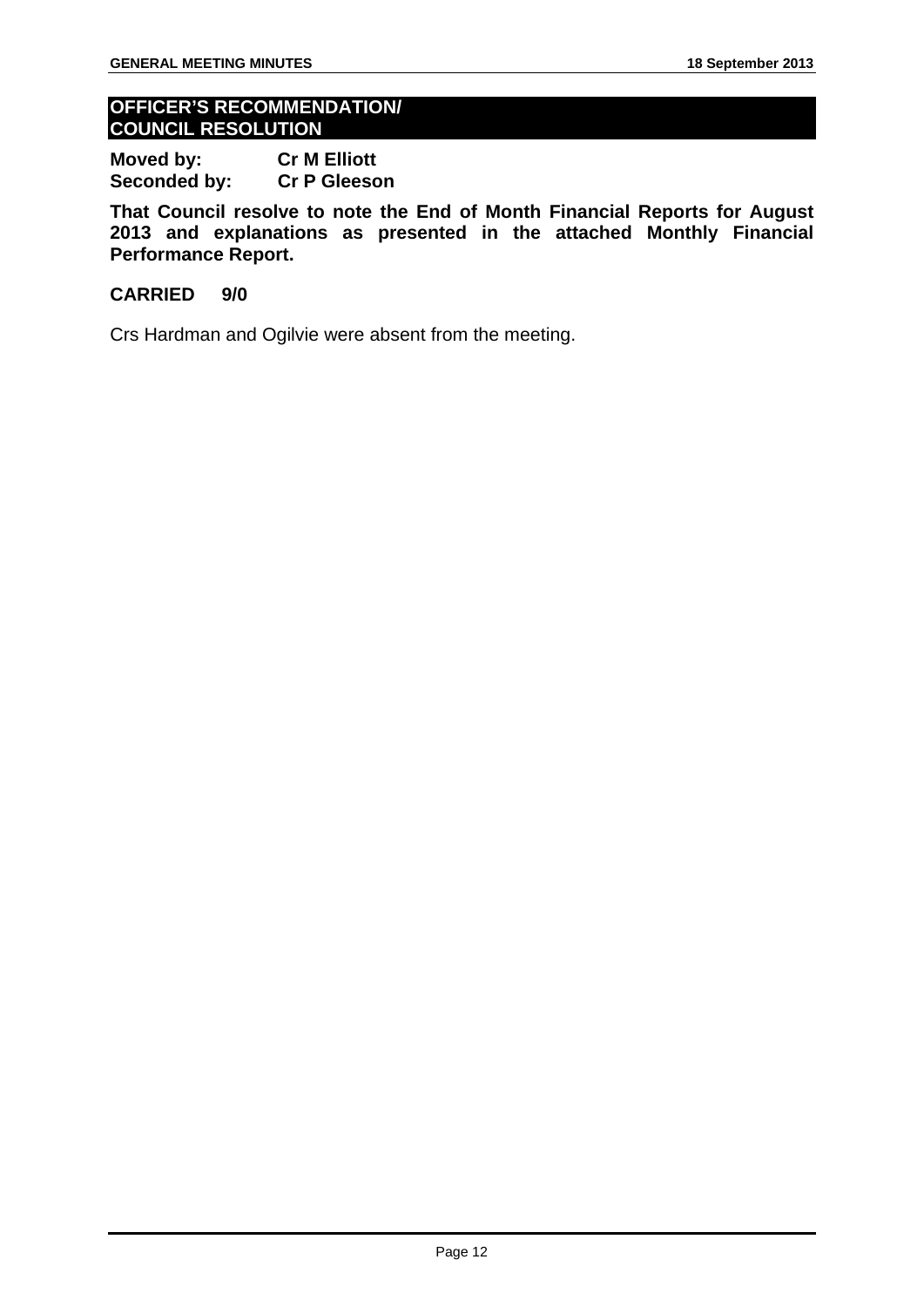#### **17.2 ORGANISATIONAL SERVICES**

#### **17.2.1 REDLAND CITY COUNCIL - CLEVELAND CBD REVITALISATION SPECIAL COMMITTEE MEETING**

**Dataworks Filename: RCC - Cleveland CBD Revitalisation Special Committee Meetings** 

**Authorising/Responsible Officer:** 

R MING **Nick Clarke** 

**General Manager Organisational Services** 

**Author: Peter Kelley Project Director Priority Developments** 

#### **PURPOSE**

#### *Proposed cancellation of Cleveland CBD Revitalisation Special Committee meetings*

The next meeting scheduled for the Cleveland CBD Revitalisation Special Committee is on Thursday 10 October 2013 from 9.00am – 1.00pm. At this stage however, there are currently no reports scheduled to be taken up to the Committee and as such it is recommended that the meetings scheduled for October and December the 5<sup>th</sup>, be rescheduled for November.

#### **BACKGROUND**

As part of the Committee's work plan, there are some items being prepared for the Committee that can be presented to a November Committee Meeting. At present Jones Lang La Salle are in the process of undertaking phases three and four of the Cleveland Investment Attraction Strategy which will conduct feasibility analysis on the activation of a number of catalyst sites in the Cleveland CBD identified in the Master Plan. These analyses will identify what is feasible at various CBD sites based on meetings that Jones Lang La Salle has conducted with developers and investors who are interested in Cleveland.

In addition to this Jones Lang La Salle are also in the process of finalising their Council Accommodation Strategy that is examining Council staff accommodation requirements moving forward. This strategy will provide Council with advice on various options available to Council based on their staff accommodation needs, along with costs associated with the options using a net present value capital budgeting method. The idea behind this strategy is to provide Council with a decision making tool that can be used to analyse the various delivery options available to Council should it decide to relocate and consolidate its various staff accommodation facilities. This strategy will provide high level detail on the various options and how Council should proceed, if it decides to proceed with the recommendations contained within the strategy.

The proposed November Committee meeting would also provide an opportunity for Committee members (and other interested Councillors) to be updated on the Committee's work plan and the various action items associated with it. An update will also be provided from IT regarding the capital and maintenance costs associated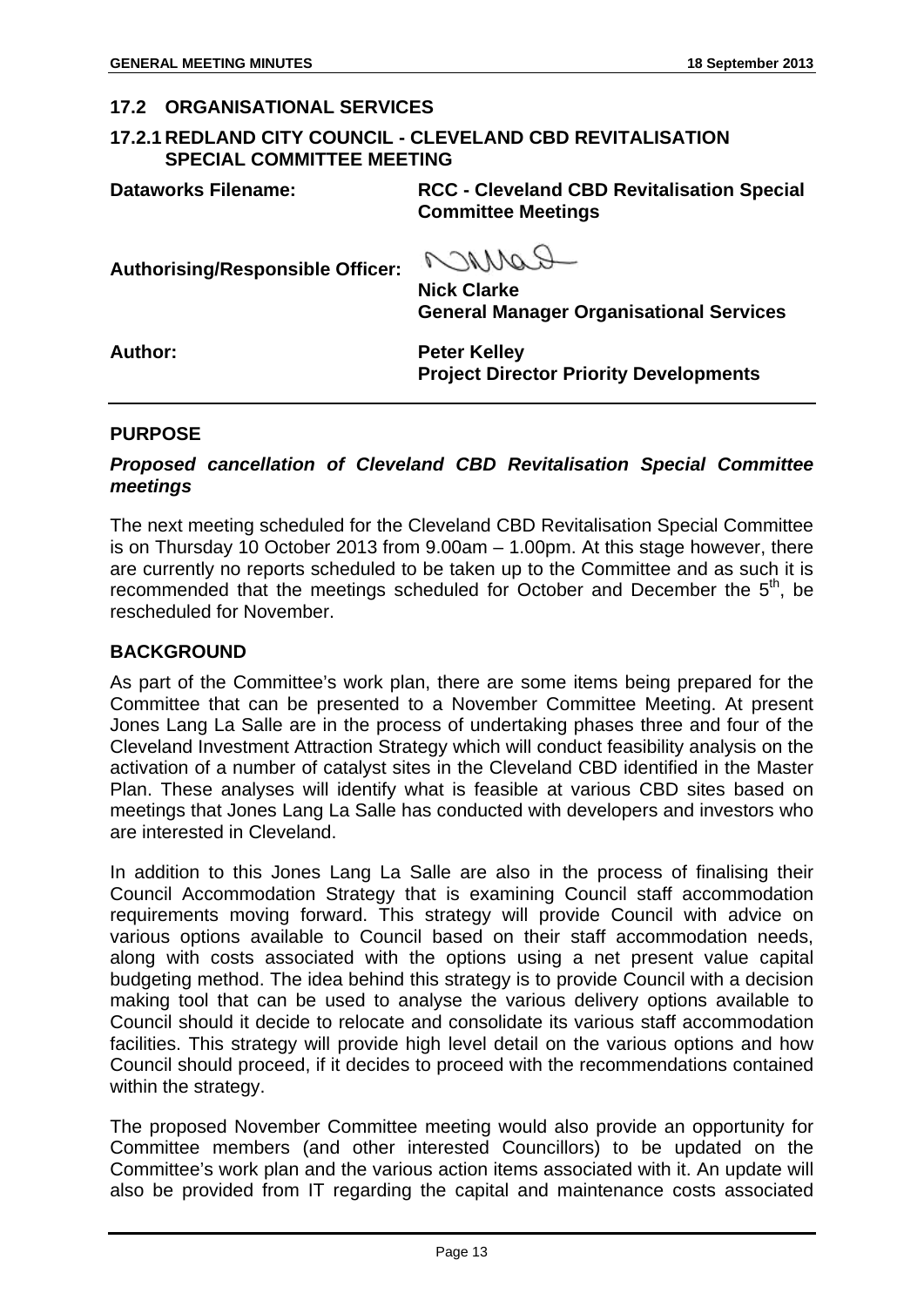with providing Wi-Fi in the CBD, with two quotes being received from providers if this service.

It is now proposed that in order for Committee members to use their time more effectively for the next committee meeting, that the October and December Committee meetings be cancelled and consolidated into a November date, at this stage proposed for 7 November.

#### **ISSUES**

It is proposed that the following meeting dates of the Cleveland CBD Revitalisation Special Committee be cancelled:

Thursday 10 October 2013 from 9.00am-1.00pm

Thursday 5 December 2013 from 9.00am-1.00pm

#### *Proposed Alternative Date*

It is proposed that a new meeting date for the Cleveland CBD Revitalisation Special Committee is scheduled for:

Thursday 7 November 2013 from 9.00am-1.00pm

#### **STRATEGIC IMPLICATIONS**

#### **Legislative Requirements**

Not applicable.

#### **Risk Management**

Not applicable.

#### **Financial**

Not applicable.

#### **People**

Not applicable.

#### **Environmental**

Not applicable.

**Social**  Not applicable.

#### **Alignment with Council's Policy and Plans**

Not applicable.

#### **CONSULTATION**

The people consulted in the preparation of the report include:

• General Manager Organisational Services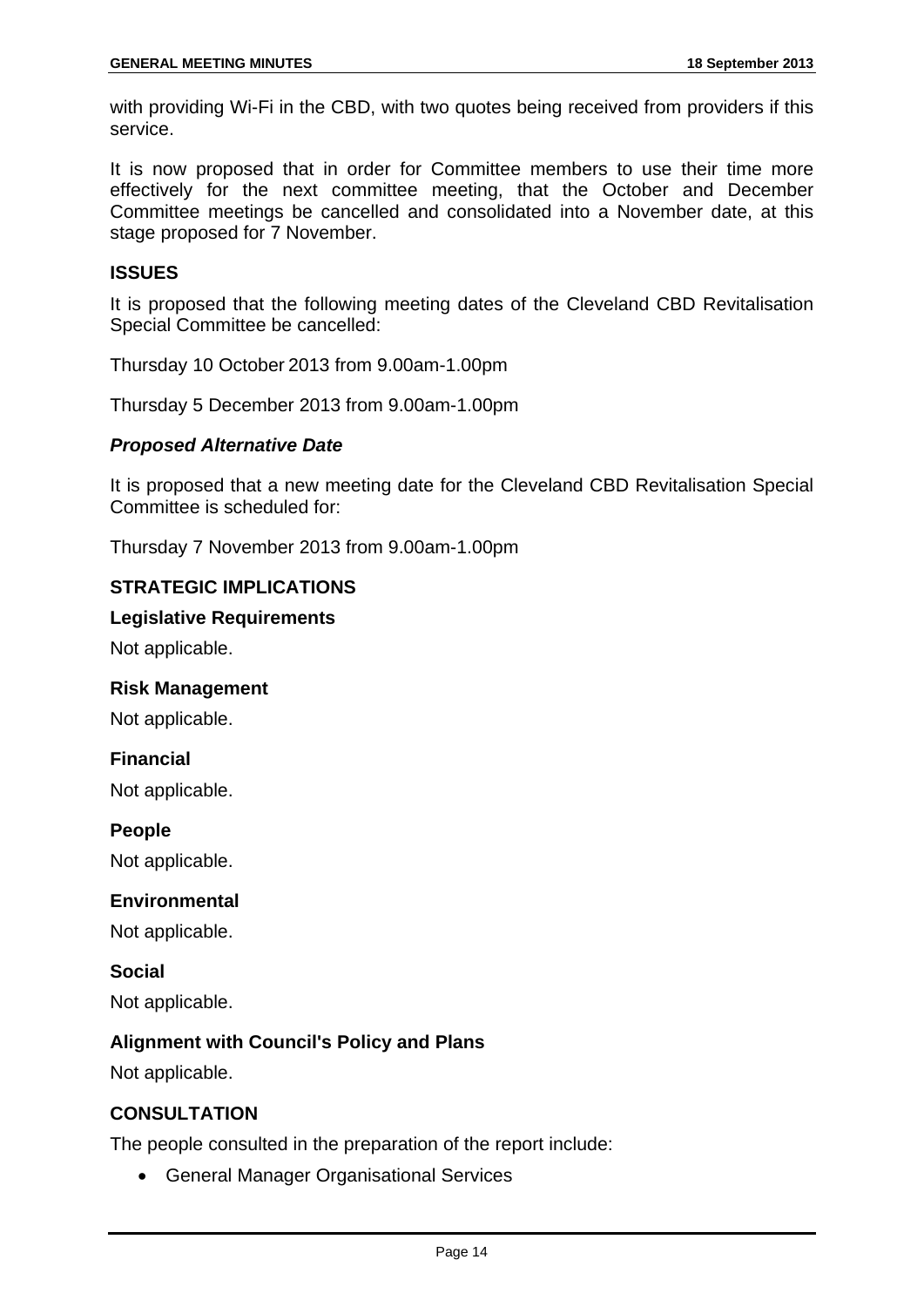#### **OPTIONS**

- 1. Amend the dates of the meeting of the Cleveland CBD Revitalisation Special Committee as recommended i.e. cancel the meetings on 10 October and 5 December 2013 and create a new meeting on 7 November 2013.
- 2. Amend the dates of these meetings to another date.
- 3. Retain the scheduled meeting dates

#### **OFFICER'S RECOMMENDATION/ COUNCIL RESOLUTION**

**Moved by: Cr M Edwards Seconded by: Cr P Bishop** 

**That Council resolve to:** 

- **1. Cancel the following meetings of the Cleveland CBD Revitalisation Special Committee:** 
	- **a) Thursday 10 October 2013 from 9.00am-1.00pm;**
	- **b) Thursday 5 December 2013 from 9.00am-1.00pm; and**
- **2. Replace these two meetings with a meeting on Thursday 7 November 2013 from 9.00am-1.00pm.**

#### **CARRIED 9/0**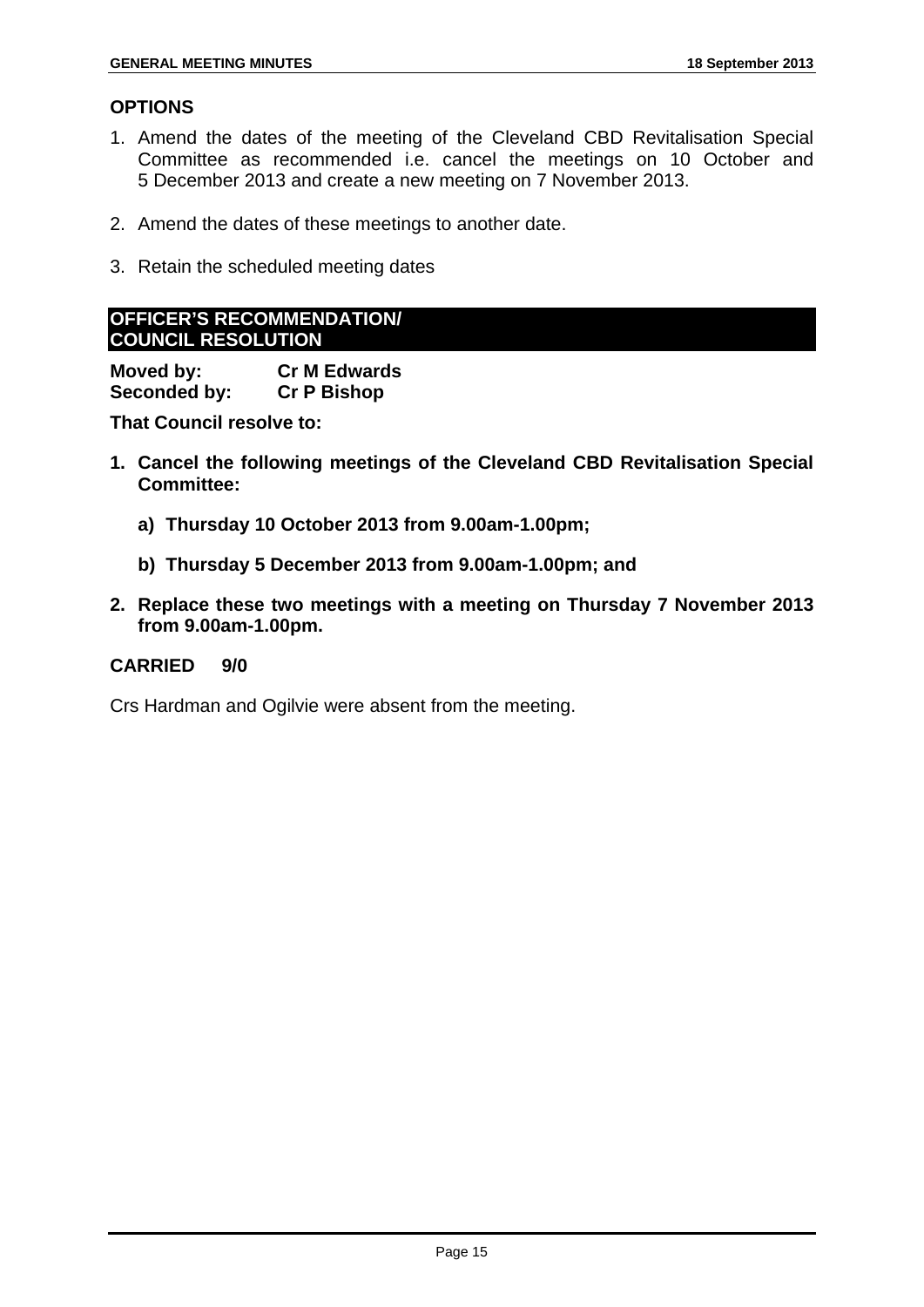#### **18 CLOSED SESSION – URGENT BUSINESS WITHOUT NOTICE**

#### **MOTION TO CLOSE THE MEETING AT 11.48am**

| Moved by:    | Cr J Talty   |
|--------------|--------------|
| Seconded by: | Cr P Gleeson |

That the meeting be closed to the public pursuant to Section 275(1) of the *Local Government (Operations) Regulation 2012*, to discuss the following item:

#### **18.1.1 Urgent Business (Cr Gleeson) - Land Acquisition**

The reason that this is applicable in this instance is as follows:

*"(e) contracts proposed to be made by it"* 

CARRIED 9/0

Crs Hardman and Ogilvie were absent from the meeting.

#### **MOTION TO ACCEPT ITEM OF URGENT BUSINESS**

Moved by: Cr P Gleeson Seconded by: Cr P Bishop

That permission is granted for Cr Gleeson to bring forward the following item of Urgent Business.

#### CARRIED 9/0

Crs Hardman and Ogilvie were absent from the meeting.

#### **MOTION TO REOPEN MEETING AT**

| Moved by:    | Cr J Talty   |
|--------------|--------------|
| Seconded by: | Cr M Elliott |

That the meeting be again opened to the public.

CARRIED 9/0

#### **18.1.1 LAND ACQUISITION**

#### **PROPOSED MOTION**

Moved by: Cr P Gleeson Seconded by: Cr M Edwards

That Council resolve to:

- 1. Approve the acquisition of the subject land to a maximum value as discussed in confidential session; and
- 2. Delegate authority to the Chief Executive Officer under section 257(1)(b) of the *Local Government Act 2009* to proceed with the acquisition of the property as determined in confidential session.